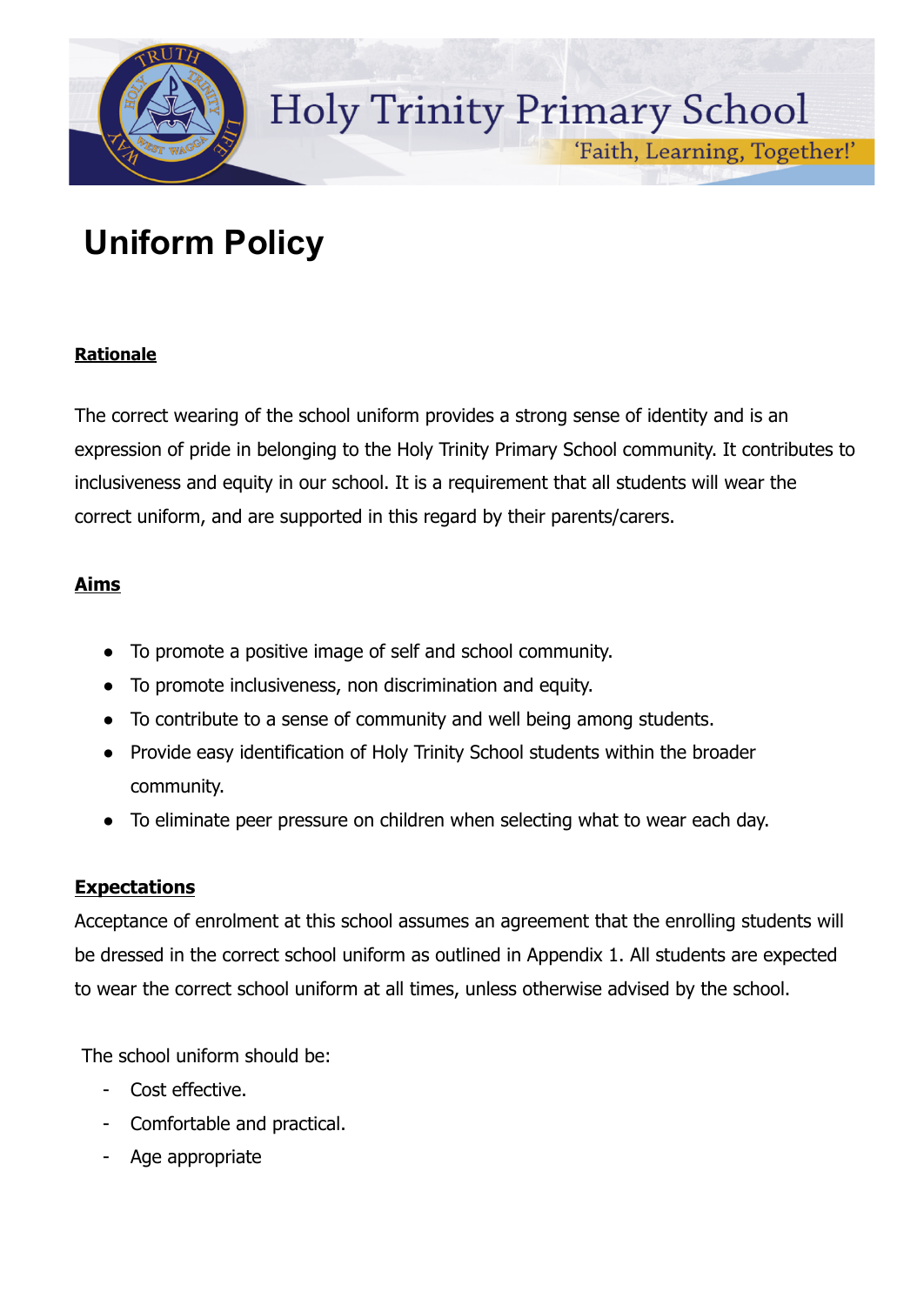The general presentation of students is a highly visible and symbolically important component of our school culture. It is also imperative that the responsibility for such be shared amongst students, parents and staff. To this end, there is an expectation of each of the stakeholders.

# School and Staff Responsibilities

- ❖ Inform parents/carers of the Uniform Policy upon enrolment and ensure it is available on the school website
- ❖ Seek ongoing support from parents/carers and the school community for the Uniform Policy and its implementation, through newsletters and communications.
- ❖ Ensure that all students comply with the school's policy in wearing the correct uniform
- ❖ Ensure that parents/carers are informed of days of the week that the school uniform and sports uniform are to be worn
- ❖ Inform students and parents/carers that participation in school events, excursions, carnivals, outings or activity is dependent upon the student complying with this policy
- ❖ Contact parents/carers if a student regularly defaults on this policy
- ❖ Where necessary, take appropriate measures, such as sending a student home, if the Holy Trinity uniform policy expectations are not met
- ❖ Provide access to the second hand uniform shop during office hours
- ❖ Where financial issues arise, Holy Trinity will support families where possible.

### Parent Responsibilities

- ❖ Ensure that students dress in the approved school uniform on the required days
- ❖ Support the school's Uniform Policy
- ❖ Ensure each student's uniform is clean, pressed and in good condition
- ❖ Instruct each child to wear the full and correct uniform between home and school at all times
- ❖ **Clearly and permanently mark all clothing with the child's name**
- ❖ Ensure that the sports uniform is worn only on sport day
- ❖ Remind children that the school hat is worn for all outdoor activities
- ❖ Ensure that the child's hair is well-groomed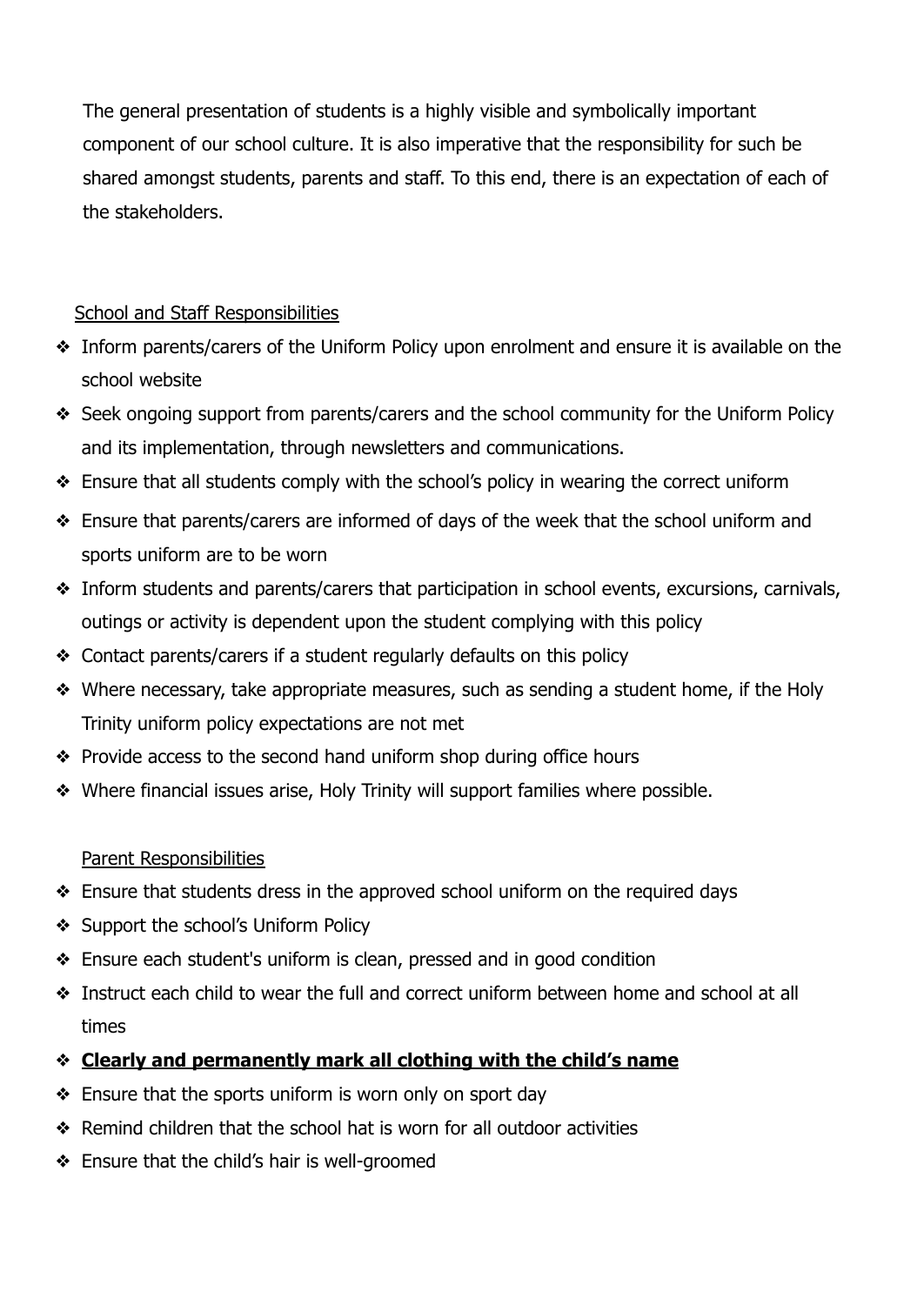- ❖ Provide a written explanation to teacher/school if a student is not in the correct uniform for any reason
- ❖ Support cultural events and mufti days allowing individuality to be expressed whilst ensuring clothing is modest and age appropriate, not offensive and supports safety requirements for planned activities

# Students Responsibilities:

- ❖ Be aware of the school's Uniform Policy
- ❖ Take shared responsibility for complying with the required uniform and personal appearance requirements set out below
- ❖ Act as positive role models for other students in all aspects of uniform wearing and personal appearance behaviour
- ❖ Wear the full and correct uniform at school and between home and school at all times
- ❖ Wear Sports Uniform only on allocated class sport day
- ❖ Ensure they wear school hat for outdoor activities as requested
- ❖ Take responsibility for ensuring all items such as hats, jumpers and jackets are taken home daily if removed during the day and available at school the following day
- ❖ Support cultural events and mufti days allowing individuality to be expressed whilst ensuring clothing is modest and age appropriate, not offensive and supports safety requirements for planned activities
- ❖ Check lost property for lost items.

# **Uniform Review**

- Any review of the school uniform or dress code will be done in consultation with the parent body through the School Council and all parents have an opportunity to be surveyed on their preferences.
- Any change to uniform decided upon will include a reasonable changeover period
- A uniform item cannot be changed within five years of being introduced

# **Lost Property**

The school will return to students any labelled items of clothing handed in. It is the students responsibility to check the lost property area, or ask for assistance, for any unnamed missing items. At the end of each term, any unclaimed items will be donated to the second hand uniform shop. Parents are requested to check students' labels regularly and return any items belonging to other students accidently taken promptly.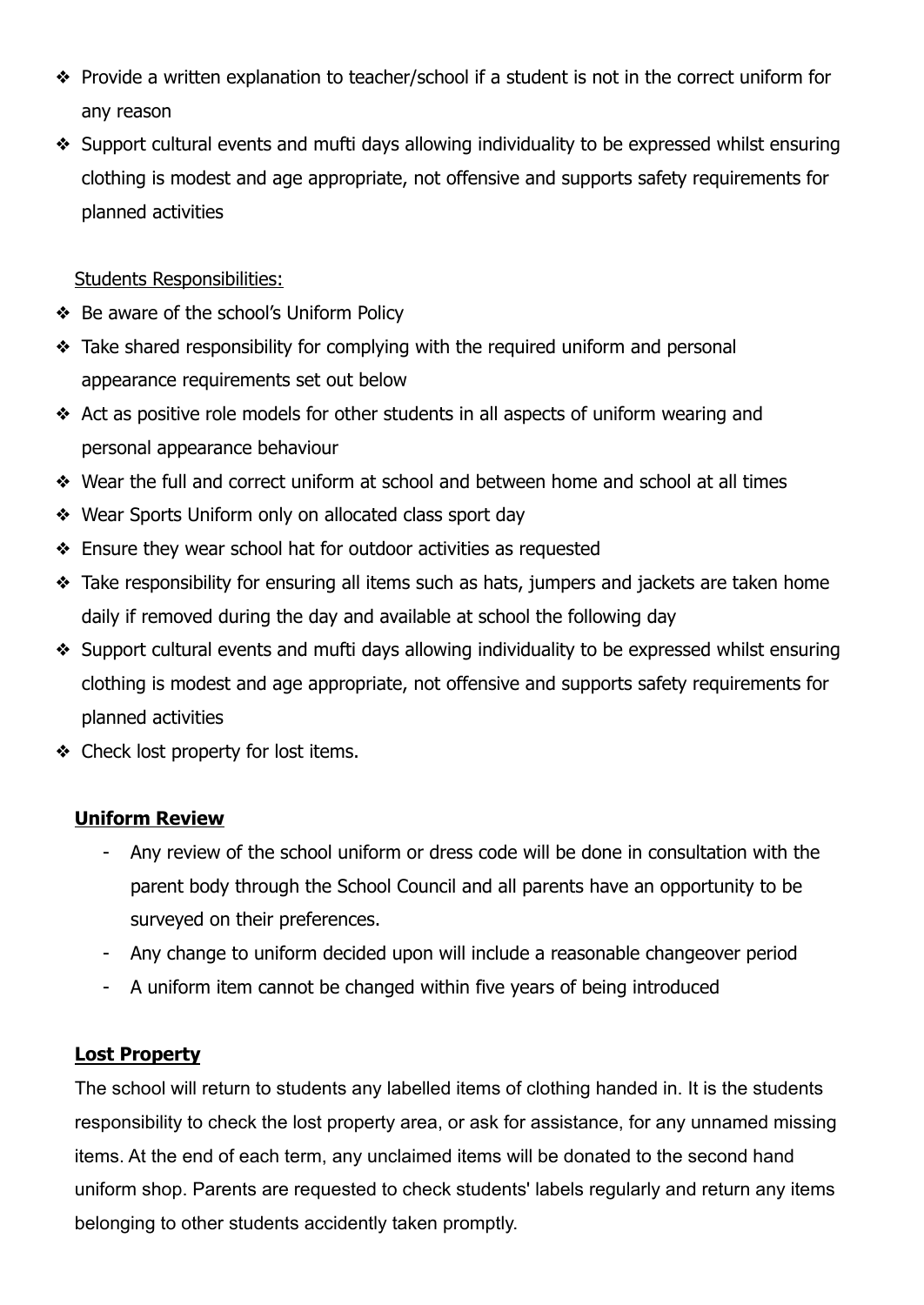### **Inappropriate Accessories**

### **The following items are not considered acceptable parts of the school uniform**

- Sneakers/joggers or slip shoes are not to be worn with school uniform
- One set of silver or gold studs are permitted but not dangling earrings or large studs. Spacers, plugs, bolts or other piercings are not to be worn
- Coloured nail polish or any make up, including lip gloss is NOT to be worn at school
- Bangles, bracelets etc are not to be worn at school. Only a chain with religious symbols,watch and one signet ring are acceptable items of jewellery
- Hairstyles should be neat and well groomed. Hair is to be tidy and neither grown, cut nor groomed in an extreme or exaggerated fashion.
- Where a girl's hair is long enough to be tied back, then it should be tied back, using ribbons, bands or scrunchies in Holy Trinity school colours.
- Hair should not obscure the face.
- Hair colour should be the child's natural colour.